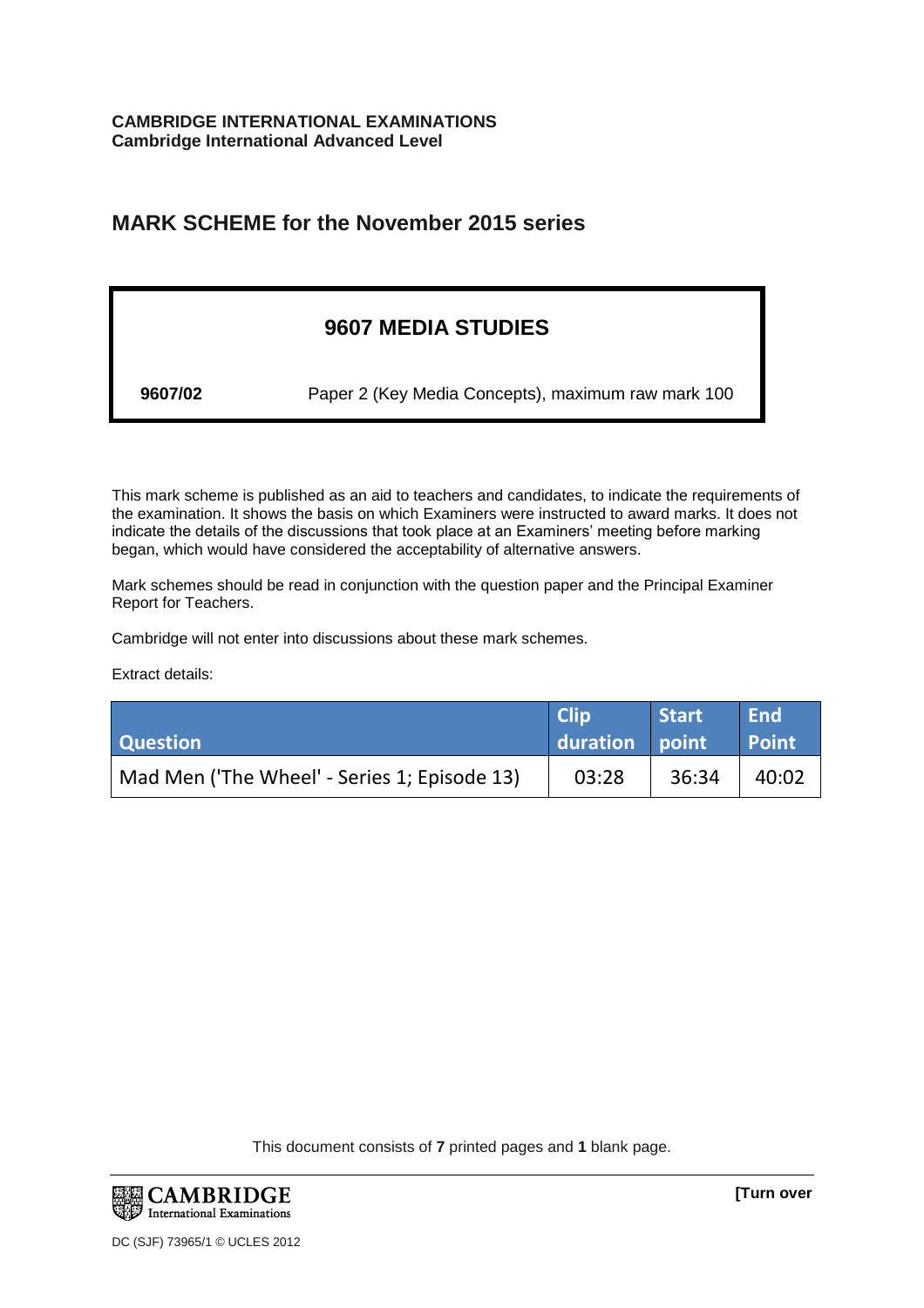| Page 2 | Syllabus<br><b>Mark Scheme</b>                  |      | Paper |
|--------|-------------------------------------------------|------|-------|
|        | Cambridge International A Level - May/June 2015 | 9607 |       |

# **Section A**

**Extract: Mad Men (season 1, episode 13, The Wheel, 2007, dir. Matthew Weiner)**

# **1 Discuss the ways in which the extract constructs meaning through the following: [50]**

- camera shots, angles, movement and composition
- editing
- sound
- mise-en-scène.

Candidates will be assessed on their ability to understand how meaning is constructed in a media text through the analysis of different technical areas.

Assessment will take place across three criteria:

- explanation/argument/analysis [20 marks]
- use of supporting examples [20 marks]
- use of terminology [10 marks]

Candidates' work should be judged on each of these criteria individually and marks awarded according to the level attained. It should be noted that it is possible for a candidate to achieve a different level for each assessment criterion.

| Level 5 | $16 - 20$ marks<br>Explanation/argument/analysis | • Shows excellent understanding of the task.<br>• Knowledge and understanding of the way<br>that technical aspects are used to construct<br>the extract's meaning is excellent.<br>• Clearly relevant to set question.     |
|---------|--------------------------------------------------|----------------------------------------------------------------------------------------------------------------------------------------------------------------------------------------------------------------------------|
| Level 4 | $12-15$ marks<br>Explanation/argument/analysis   | • Shows competent understanding of the task.<br>• Knowledge and understanding of the way<br>that technical aspects are used to construct<br>the extract's meaning is competent.<br>• Relevant to set question.             |
| Level 3 | 8-11 marks<br>Explanation/argument/analysis      | • Shows satisfactory understanding of the task.<br>• Knowledge and understanding of the way<br>that technical aspects are used to construct<br>the extract's meaning is satisfactory.<br>· Some relevance to set question. |
| Level 2 | 4-7 marks<br>Explanation/argument/analysis       | • Shows limited understanding of the task.<br>• Knowledge and understanding of the way<br>that technical aspects are used to construct<br>the extract's meaning is limited.<br>• Limited relevance to set question.        |
| Level 1 | $1-3$ marks<br>Explanation/argument/analysis     | • Shows minimal understanding of the task.<br>• Knowledge and understanding of the way<br>that technical aspects are used to construct<br>the extract's meaning is minimal.<br>· Minimal relevance to set question.        |
| Level 0 | 0 Marks                                          | No response or response does not answer the<br>question.                                                                                                                                                                   |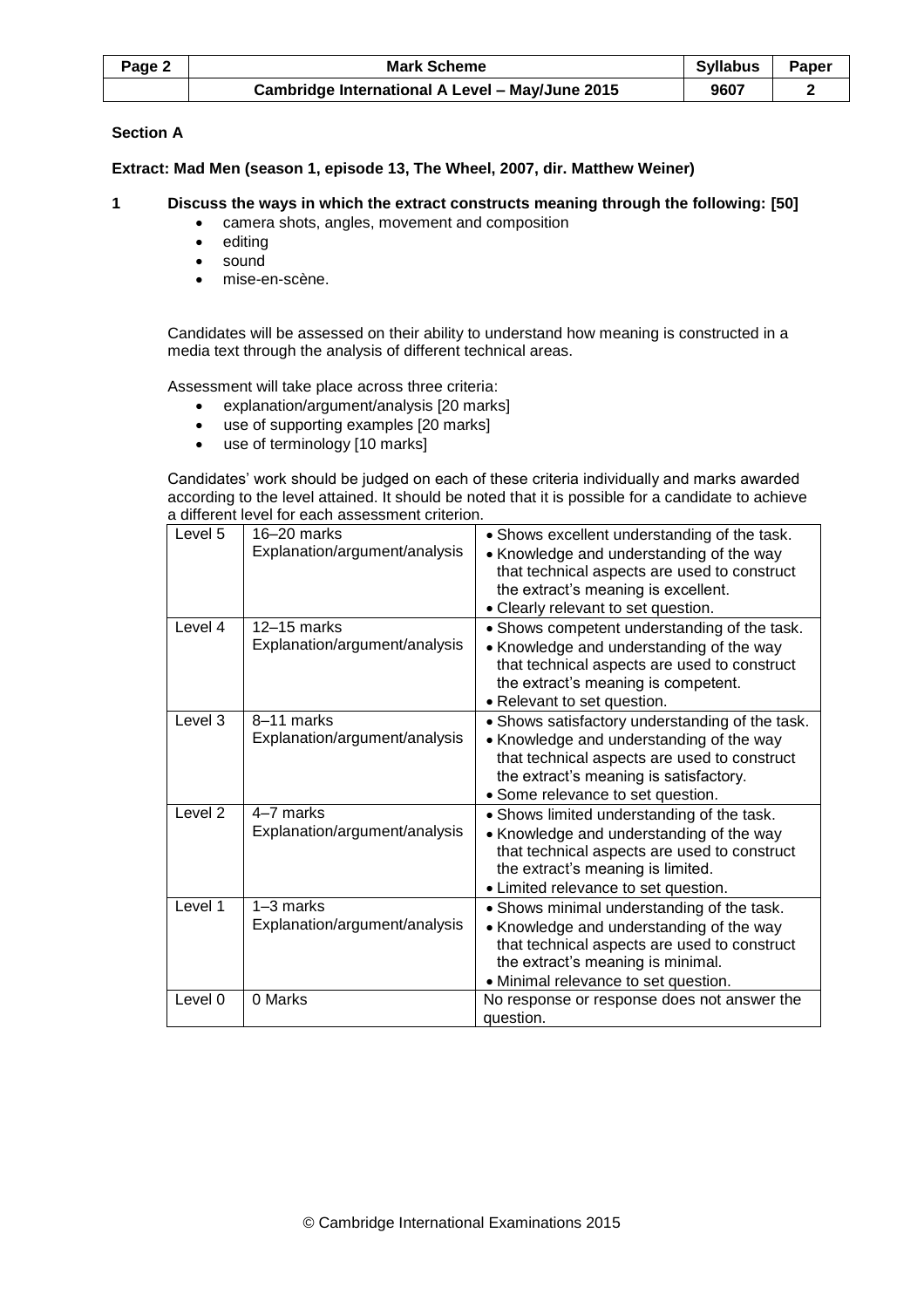| Page 3 | <b>Syllabus</b><br><b>Mark Scheme</b>           |      | Paper |
|--------|-------------------------------------------------|------|-------|
|        | Cambridge International A Level - May/June 2015 | 9607 |       |

| Level 5            | $16-20$ marks<br>Use of examples | • Offers frequent textual analysis from the<br>extract – award marks to reflect the range<br>and appropriateness of examples.<br>• Offers a full range of examples from each<br>technical area.<br>• Offers examples which are clearly relevant to<br>the set question. |
|--------------------|----------------------------------|-------------------------------------------------------------------------------------------------------------------------------------------------------------------------------------------------------------------------------------------------------------------------|
| Level 4            | 12-15 marks<br>Use of examples   | • Supports points with a range of textual<br>analysis from the extract.<br>• Offers a range of examples from each<br>technical area<br>• Offers examples which are relevant to the set<br>question.                                                                     |
| Level 3            | 8-11 marks<br>Use of examples    | • Some textual analysis from the extract.<br>• Offers some examples, but probably not from<br>all four technical areas.<br>• Offers examples which are of some relevance<br>to the set question.                                                                        |
| Level <sub>2</sub> | 4-7 marks<br>Use of examples     | • Limited textual analysis from the extract.<br>· Offers limited examples, but probably not<br>from all four technical areas.<br>• Offers examples which are of limited<br>relevance to the set question.                                                               |
| Level 1            | 1-3 marks<br>Use of examples     | • Minimal textual analysis from the extract.<br>· Offers minimal examples, but probably not<br>from all four technical areas.<br>• Offers examples which are of minimal<br>relevance to the set question.                                                               |
| Level 0            | 0 Marks                          | No response or response does not answer the<br>question.                                                                                                                                                                                                                |

| Level 5 | 8-10 marks<br>Use of terminology | Use of terminology is excellent.                         |
|---------|----------------------------------|----------------------------------------------------------|
| Level 4 | 6–7 marks<br>Use of terminology  | Use of terminology is competent.                         |
| Level 3 | 4–5 marks<br>Use of terminology  | Use of terminology is satisfactory.                      |
| Level 2 | 2–3 marks<br>Use of terminology  | Use of terminology is limited.                           |
| Level 1 | 1 mark<br>Use of terminology     | Use of terminology is minimal.                           |
| Level 0 | 0 marks<br>Use of terminology    | No response or response does not answer the<br>question. |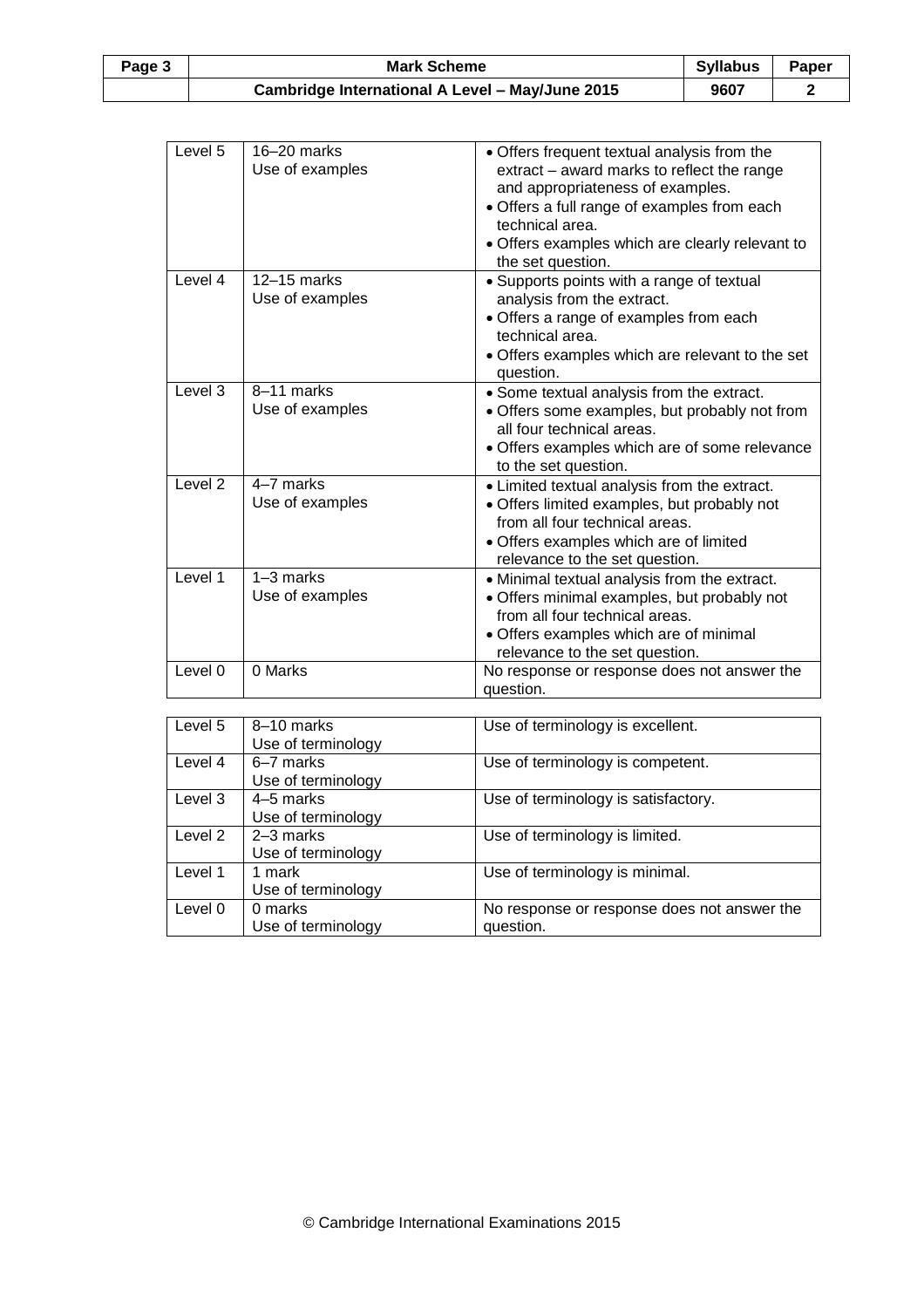| Page 4 | Syllabus<br><b>Mark Scheme</b>                  |      | Paper |
|--------|-------------------------------------------------|------|-------|
|        | Cambridge International A Level - May/June 2015 | 9607 |       |

# **Indicative content**

# **Camera**

- Lots of tight framing throughout, mainly static camera until slideshow sequence begins.
- Use of low angle shots
- Big CU of Don and of the slides
- Framing of Don and of other characters

# **Editing**

- Eyeline matches, shot/reverse shots and establishment of space through continuity editing.
- Cuts to reaction shots

#### **Sound**

- Relatively slow minimal dialogue, mainly from Don after the initial banter
- Main sound effects the noise of the slide projector punctuating the images
- Music during slideshow underscores the nostalgia theme

# **Mise-en-scene**

- the office
- the suits and other costumes
- variety of objects (importance of the projector but also the mise-en-scene of the images in the slideshow)
- locations
- character positioning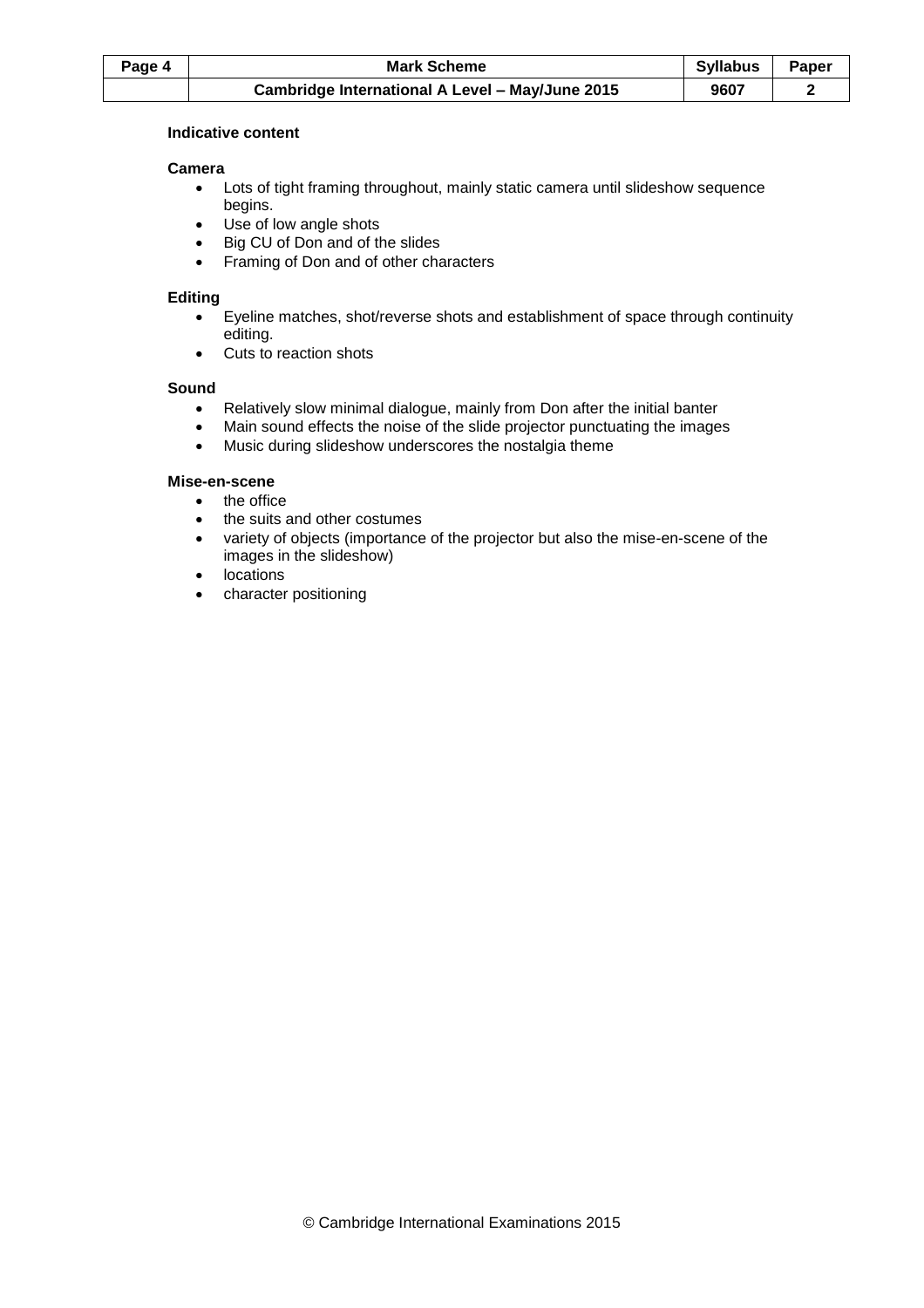| Page 5 | Syllabus<br><b>Mark Scheme</b>                  |      | Paper |
|--------|-------------------------------------------------|------|-------|
|        | Cambridge International A Level - May/June 2015 | 9607 |       |

### **Section B: Institutions and audiences**

Refer to specific examples from one media area chosen from:

- $\bullet$  film
- music
- print
- radio
- videogames.

# **2 To what extent is technological convergence important to media institutions? [50]**

#### **OR**

#### **3 How far does your own experience of media consumption reflect wider patterns of audience behaviour? [50]**

Candidates should be given credit for their knowledge and understanding, illustrated through case study material, relevant to the question.

Assessment will take place across three criteria:

- explanation/argument/analysis [20 marks]
- use of supporting examples [20 marks]
- use of terminology [10 marks]

Candidates' work should be judged on each of these criteria individually and marks awarded according to the level attained. It should be noted that it is possible for a candidate to achieve a different level for each assessment criterion.

Question-specific notes are not appropriate given the wide range of case studies which could be undertaken. However, the following may be applicable:

#### **Key points to cover**

#### **2 To what extent is technological convergence important to media institutions?**

Whichever media area is covered, candidates would be expected to show the role of convergence with reference to particular case studies. This might refer to increasing the range of platforms on which a product is available or to a shift to online distribution.

#### **3 How far does your own experience of media consumption reflect wider patterns of audience behaviour?**

Candidates would be expected to reflect upon their own experience but also to draw upon concrete evidence from their learning about audience behaviour more widely. They may discuss issues such as piracy or online viewing or even production, but also more traditional models of consumption such as cinema-going.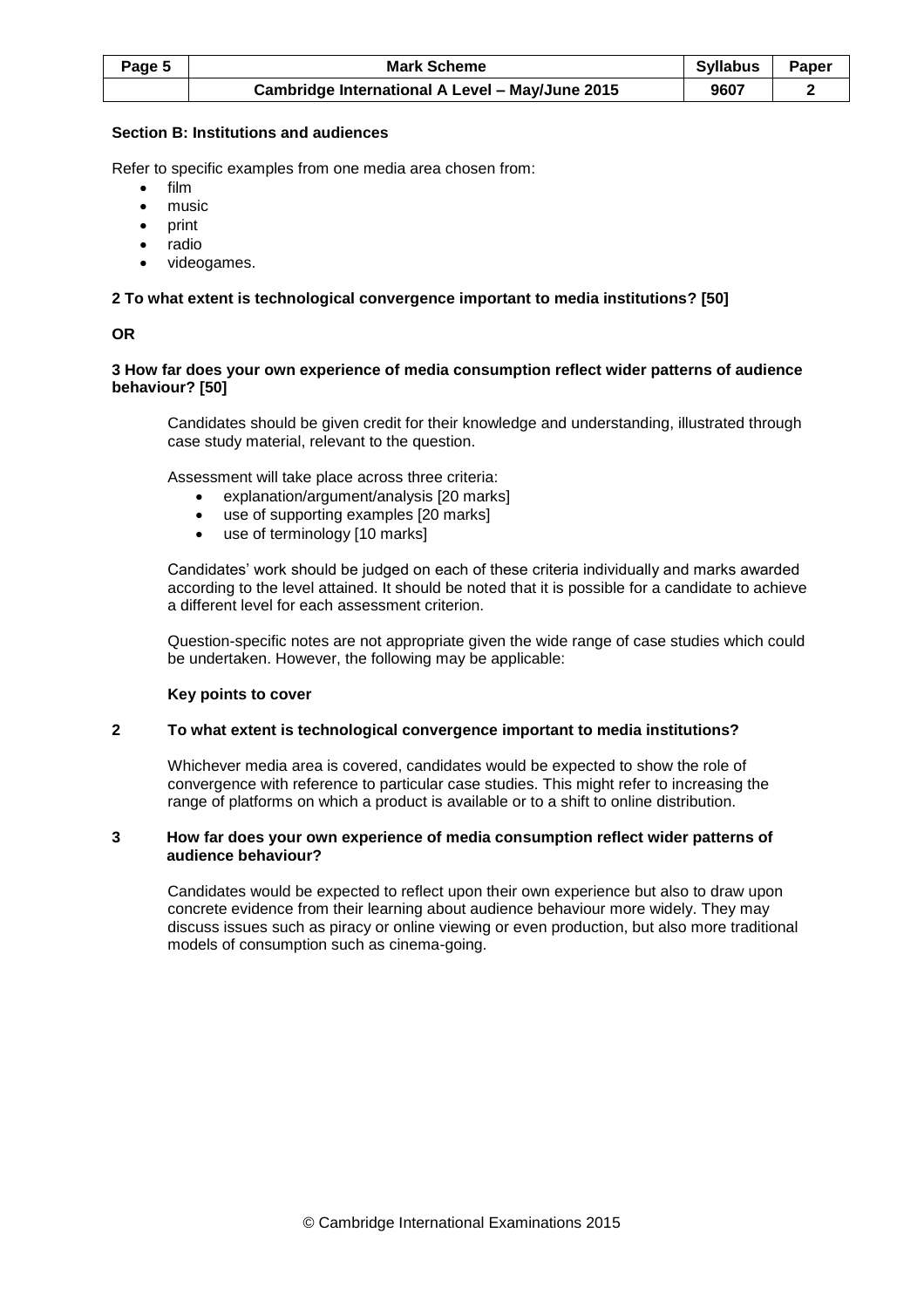| Page 6 | <b>Syllabus</b><br><b>Mark Scheme</b>           |      | Paper |
|--------|-------------------------------------------------|------|-------|
|        | Cambridge International A Level - May/June 2015 | 9607 |       |

| Level 5 | $16 - 20$ marks<br>Explanation/argument/analysis                        | • Shows excellent understanding of the task.<br>• Knowledge and understanding of<br>institutional/audience practices is excellent -<br>factual knowledge is relevant and accurate.<br>• A clear and developed argument,<br>substantiated by detailed reference to case<br>study material.<br>• Clearly relevant to set question. |
|---------|-------------------------------------------------------------------------|----------------------------------------------------------------------------------------------------------------------------------------------------------------------------------------------------------------------------------------------------------------------------------------------------------------------------------|
|         | Level $4$ 12-15 marks<br>Explanation/argument/analysis                  | • Shows competence in understanding of the<br>task.<br>• Knowledge and understanding of<br>institutional/audience practices is competent -<br>factual knowledge is relevant.<br>• A clear argument, substantiated by<br>reference to case study material.<br>• relevant to set question.                                         |
|         | <b>Level 3 <math>8-11</math> marks</b><br>Explanation/argument/analysis | • Shows satisfactory understanding of the<br>task.<br>• Knowledge and understanding of<br>institutional/audience practices is<br>satisfactory - some relevant factual<br>knowledge<br>• argument substantiated by some reference to<br>case study material<br>• some relevance to set question.                                  |
|         | <b>Level 2</b> $\sqrt{4-7}$ marks<br>Explanation/argument/analysis      | • Shows limited understanding of the task.<br>• Knowledge and understanding of<br>institutional/audience practices is limited<br>· limited relevant factual knowledge<br>• limited argument, limited reference to case<br>study material.<br>· limited relevance to set question.                                                |
| Level 1 | $1-3$ marks<br>Explanation/argument/analysis                            | • Shows minimal understanding of the task.<br>• Knowledge and understanding of<br>institutional/audience practices is minimal -<br>factual knowledge is minimal<br>· minimal argument, minimal reference to<br>case study material.<br>• minimal relevance to set question.                                                      |
| Level 0 | 0 marks                                                                 | • No response or response does not answer<br>the question.                                                                                                                                                                                                                                                                       |

| Level 5 | $16 - 20$ marks<br>Use of examples         | • Offers frequent evidence from case study<br>material - award marks to reflect the range and<br>appropriateness of examples from case study<br>and/or own experience.<br>• Offers examples which are clearly relevant to<br>the set question. |
|---------|--------------------------------------------|------------------------------------------------------------------------------------------------------------------------------------------------------------------------------------------------------------------------------------------------|
|         | Level 4   $12-15$ marks<br>Use of examples | • Offers a range of evidence from case study<br>material.<br>• Offers examples which are relevant to the set<br>question.                                                                                                                      |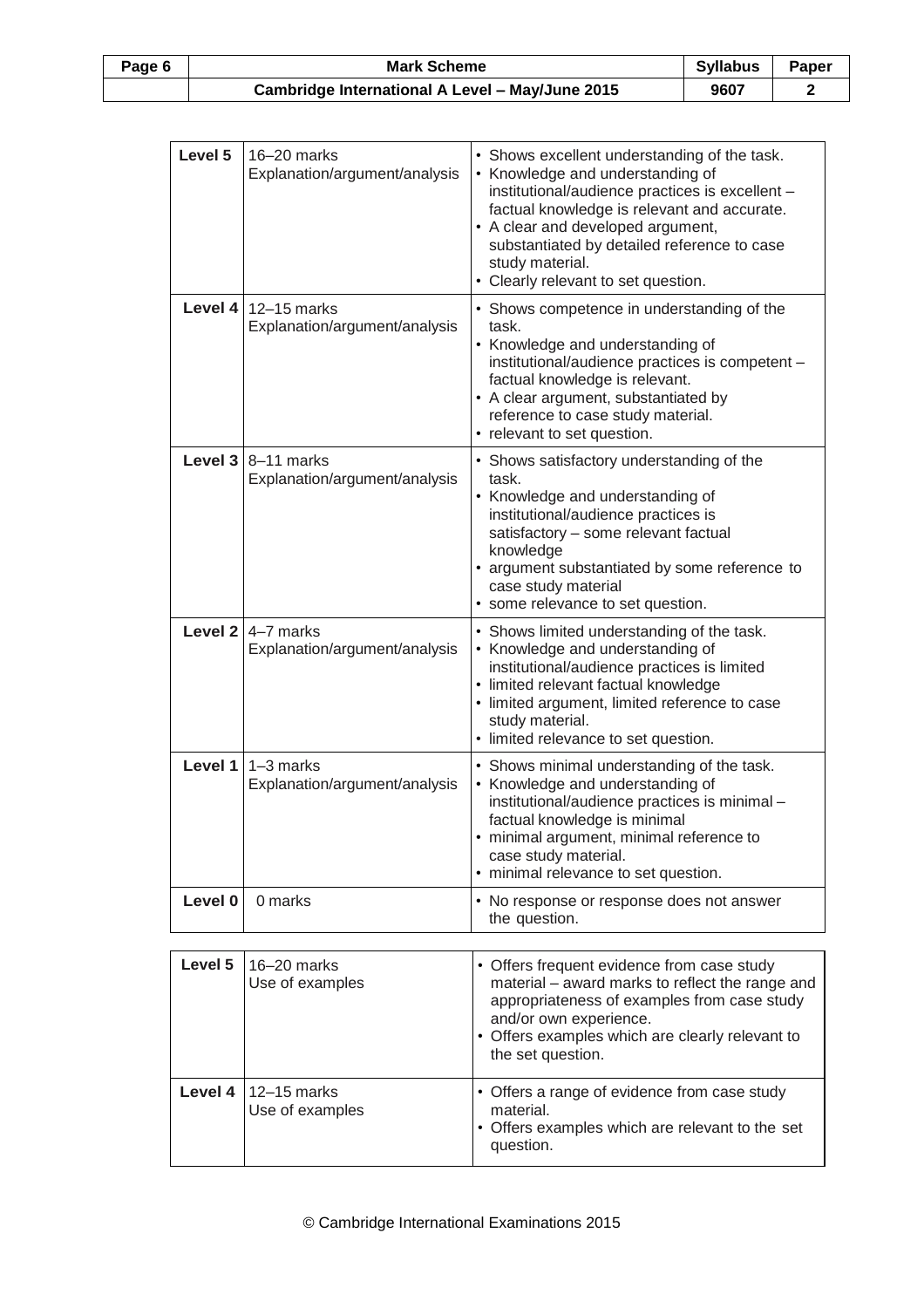| Page 7 | Syllabus<br><b>Mark Scheme</b>                  |      | Paper |
|--------|-------------------------------------------------|------|-------|
|        | Cambridge International A Level - May/June 2015 | 9607 |       |

|         | Level $3 \mid 8-11$ marks<br>Use of examples | • Offers some evidence from case study<br>material.<br>• Offers examples which are of some relevance<br>to the set question.       |
|---------|----------------------------------------------|------------------------------------------------------------------------------------------------------------------------------------|
| Level 2 | 4-7 marks<br>Use of examples                 | • Offers limited evidence from case study<br>material.<br>• Offers examples which are of limited relevance<br>to the set question. |
| Level 1 | $1-3$ marks<br>Use of examples               | • Offers minimal evidence from case study<br>material.<br>• Offers examples which are of minimal relevance<br>to the set question. |
| Level 0 | 0 marks                                      | • No response or response does not answer the<br>question.                                                                         |

| Level 5 | 8-10 marks<br>Use of terminology | Use of terminology is excellent.                         |  |
|---------|----------------------------------|----------------------------------------------------------|--|
| Level 4 | 6–7 marks<br>Use of terminology  | Use of terminology is competent.                         |  |
| Level 3 | 4–5 marks<br>Use of terminology  | Use of terminology is satisfactory.                      |  |
| Level 2 | 2–3 marks<br>Use of terminology  | Use of terminology is limited.                           |  |
| Level 1 | 1 mark<br>Use of terminology     | Use of terminology is minimal.                           |  |
| Level 0 | 0 marks                          | No response or response does not answer the<br>question. |  |